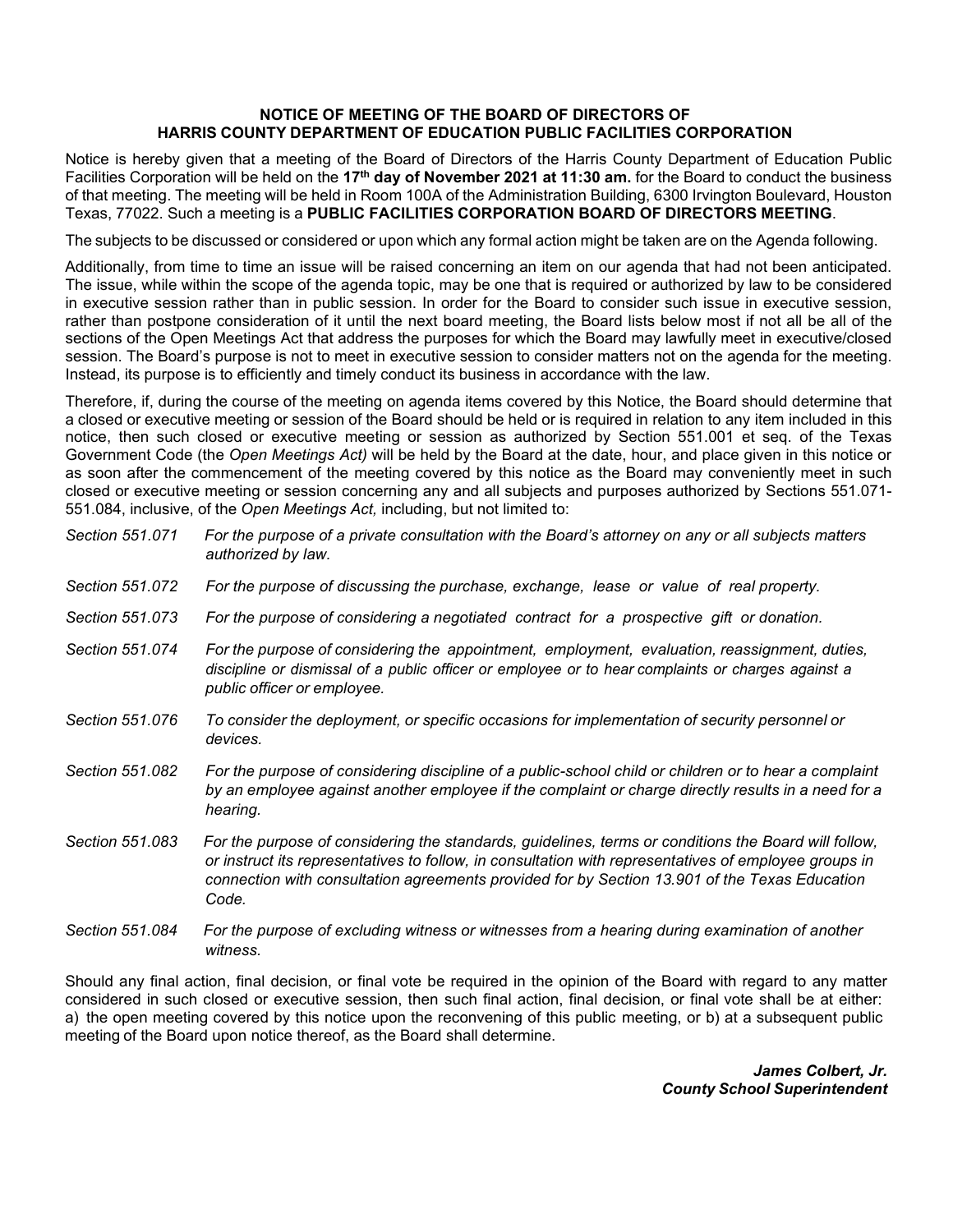

## **Public Facilities Corporation Board of Directors Meeting Date: November 17, 2021 Time: 11:30 am Location: 6300 Irvington Boulevard, Houston, TX 77022**

The **Public Facilities Corporation Board of Directors** of the Harris County Department of Education will meet in a Called Meeting at **6300 Irvington Boulevard, Houston, TX 77022,** in conference room 100A on November 17, 2021, at 11:30 am.

## **ACTION ITEMS:**

- 1. Come to order.
- 2. Open Forum Gov't Code 551.003(5) Public Participation.
- 3. Consider approval of the minutes for the October 20, 2021, PFC Meeting.
- 4. Consider award of CSP# 21/073YR for new Highpoint East Middle School to C.A. Walker Construction in the amount of \$7,271,000, including the base bid, Alternate 1A (Mitsubishi Variable Refrigerant Volume System), Alternate 6 (Replace Existing Wood Fence Along west Property Line with New Wood Fence), and Alternate 8 (Base Proposal Correction), and delegate authority to HCDE Superintendent or his designee to negotiate, finalize, and executea construction contract with C.A. Walker Construction.
- 5. Consideration and Approval of a Resolution Calling for the Defeasance and Redemption of Certain Harris County Department of Education Public Facility Corporation Lease Revenue Refunding Bonds, Series2015; Directing the Redemption of Such Bonds; and Containing Other Matters Related Thereto.
- 6. Ratification of project-related contracts under \$50,000 as authorized by HCDE administration:
	- National Precisionaire LLC \$36,250 for ABS East Project for certified testing and balancing (RFP#19/019KJ)
	- ERC Asbestos Abatement Design \$5,000 for asbestos abatement services for Adult Ed Center Project (RFP# 20/017MR-09)
- 7. Report on PFC Investments as of October 31, 2021.
- 8. Consider approval of Disbursements for the PFC as of October 31, 2021.
- 9. Review and Update on the PFC Arbitrage Report on 2016 Refunding Bond Issue.
- 10.Update and timeline on various PFC-funded projects (Progress Report).